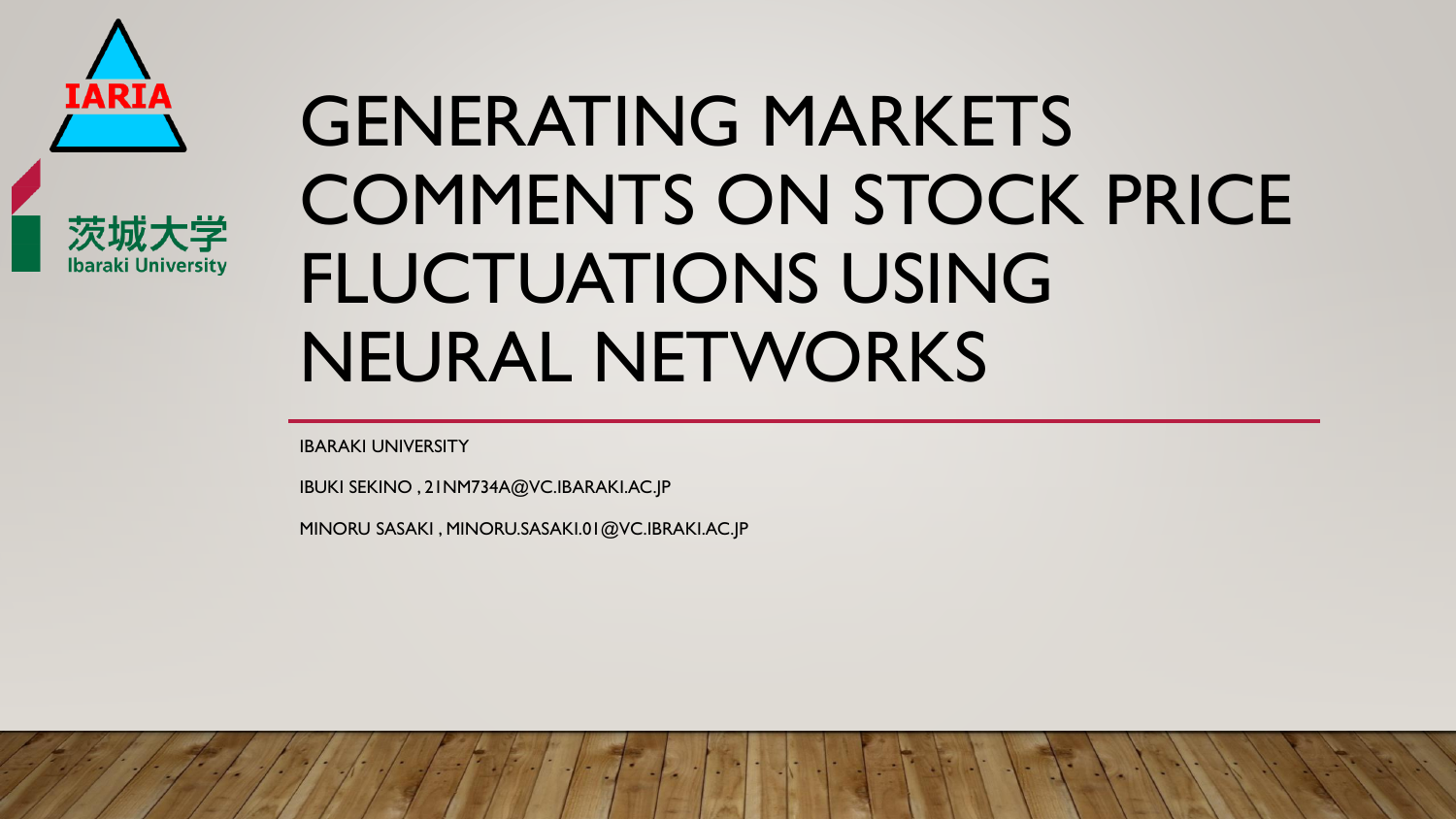### RESUME

- 2021 March Graduated from Ibaraki University, Faculty of Engineering, Department of Information Engineering.
- 2021 April Entered Ibaraki University, Graduate School of Science and Engineering,

Department of Information Technology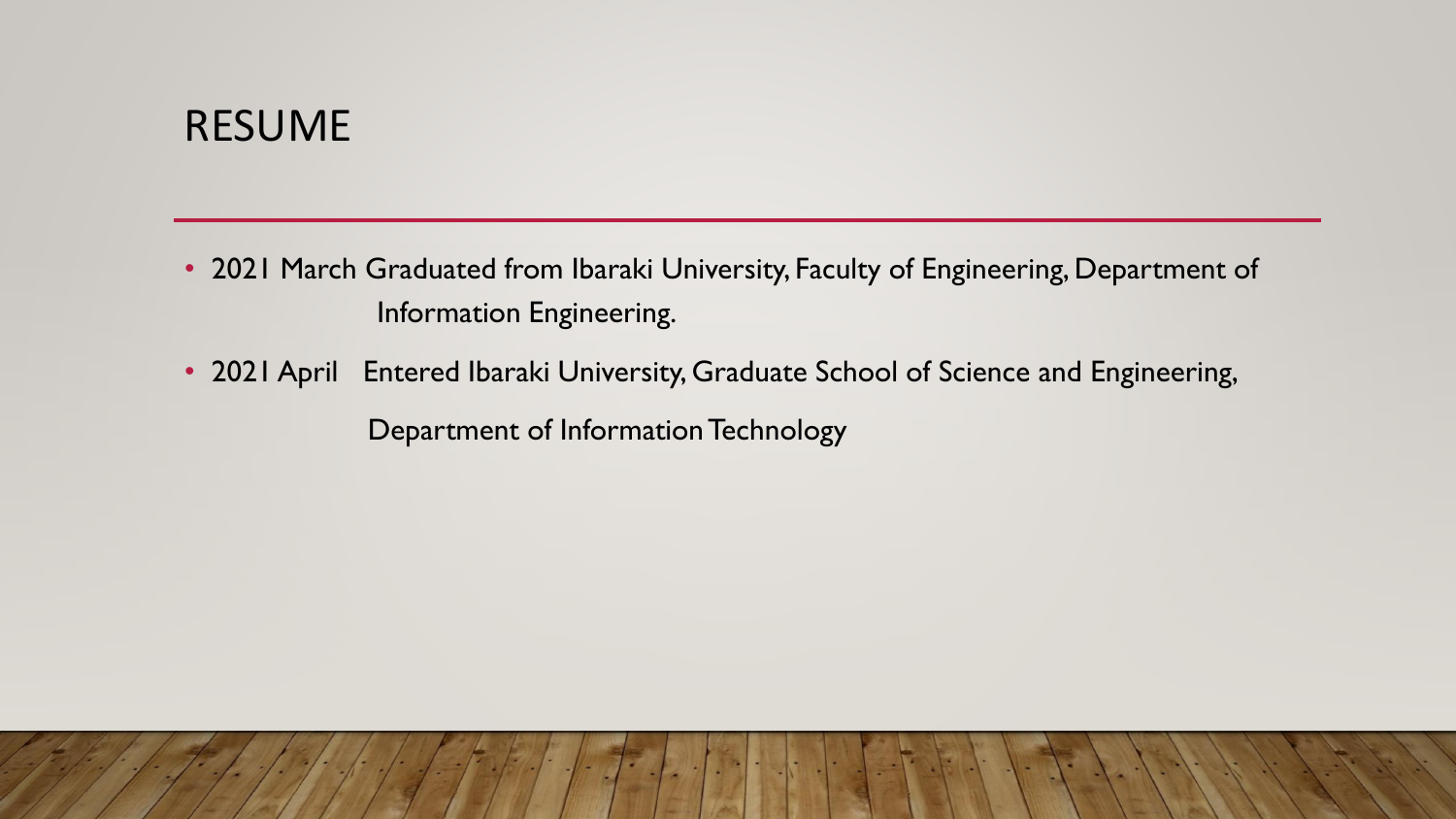# PROJECTS

- I am currently attempting to use Japanese stock price data and articles to generate market commentary.
- In this study, I have succeeded in generating some of the market commentary using the Nikkei Stock Average and an article called NQN.
- Next, I would like to proceed with the research with a view to factor analysis.
- From the next page will be the research I did as an undergraduate student, "Generating Expressions on Stock Price Fluctuations Using the Nikkei Stock Average and NQN.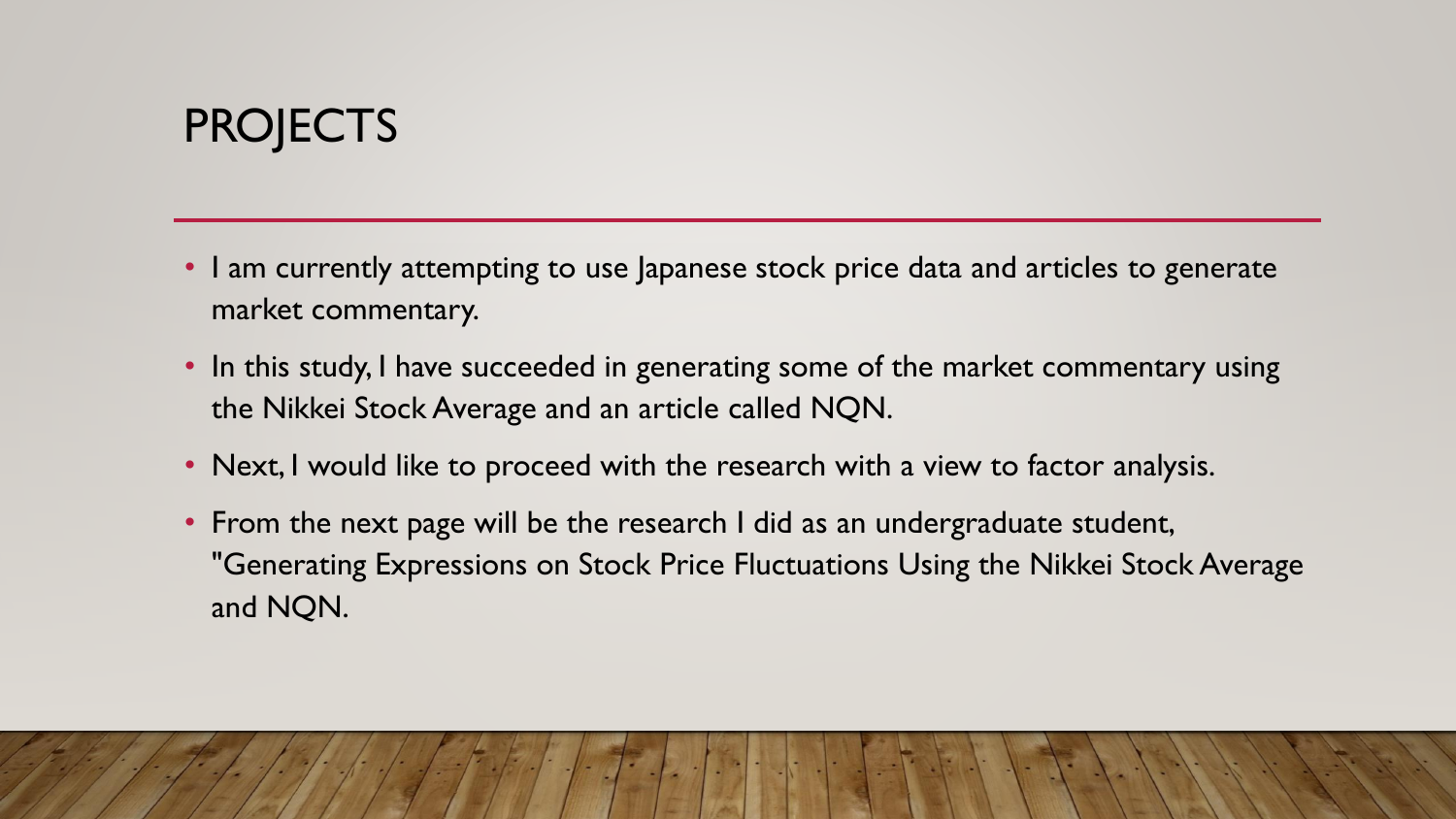# ・TABLE OF CONTENTS

- 1. Background and purpose of the study
- 2. Proposed method
- 3. Experimental results
- 4. Discuss
- 5. Conclusion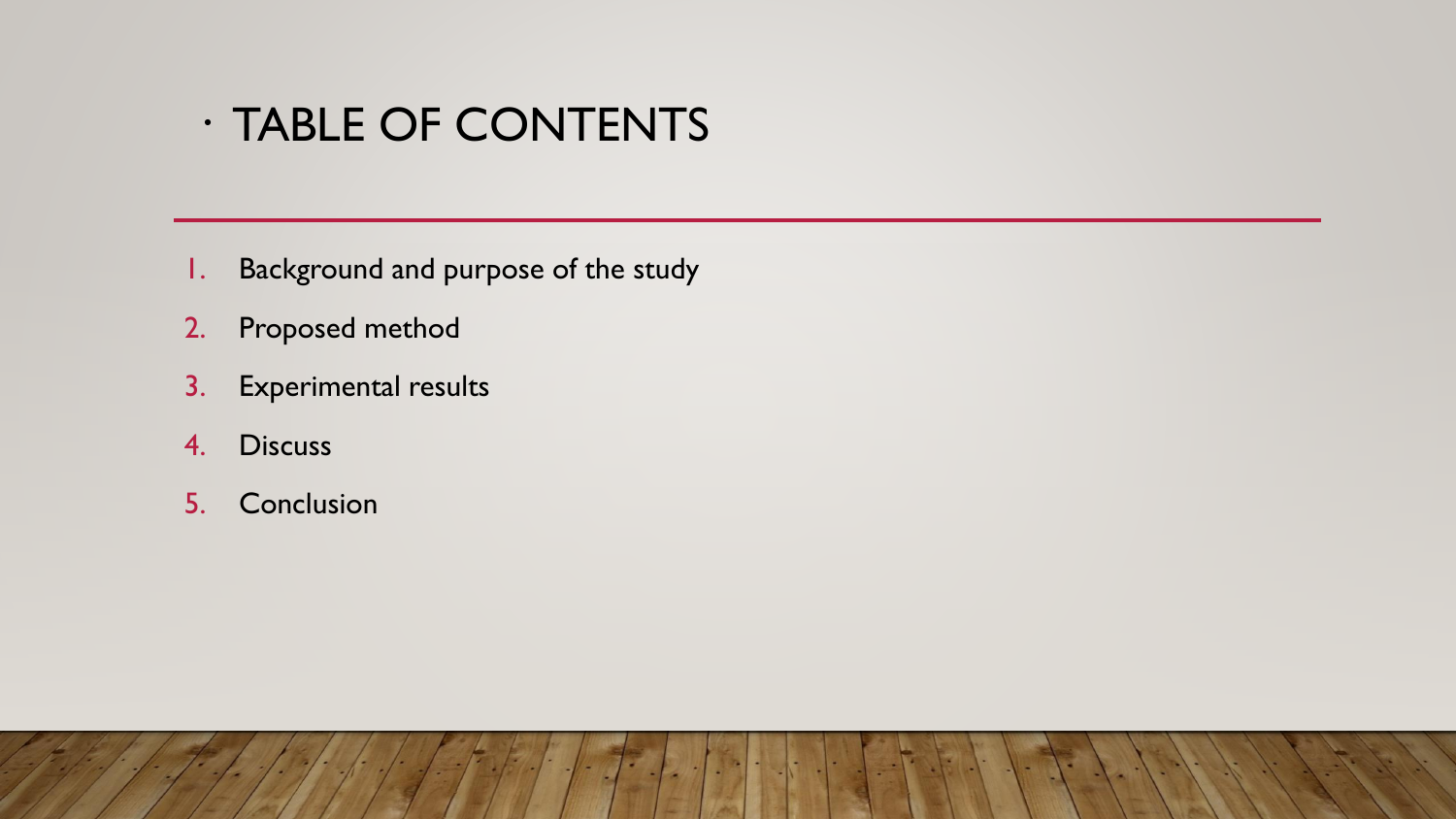# 1. BACKGROUND AND PURPOSE OF THE STUDY

- In recent years, there have been more opportunities to handle data in various fields.
- If the data is large and complex, it takes time to analyze.
- One of the effective ways to use data is the "data-to-text" technology.

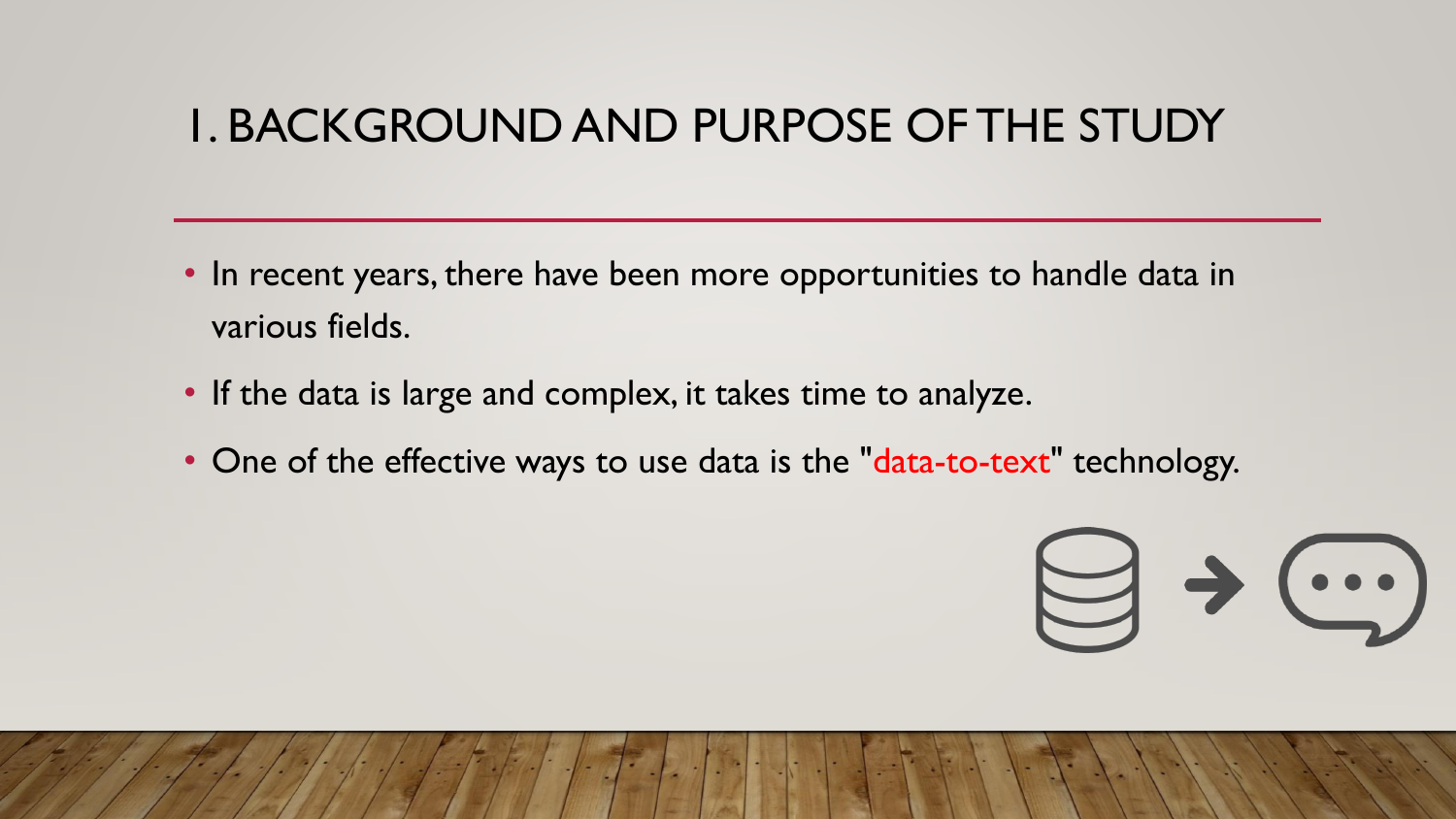### 1. BACKGROUND AND PURPOSE OF THE STUDY

• " Data-to-text" is a method of expressing a summary of data in text.

• The task of generating market price comments from stock prices, which is dealt with in this study, is also a type of Data-to-text.

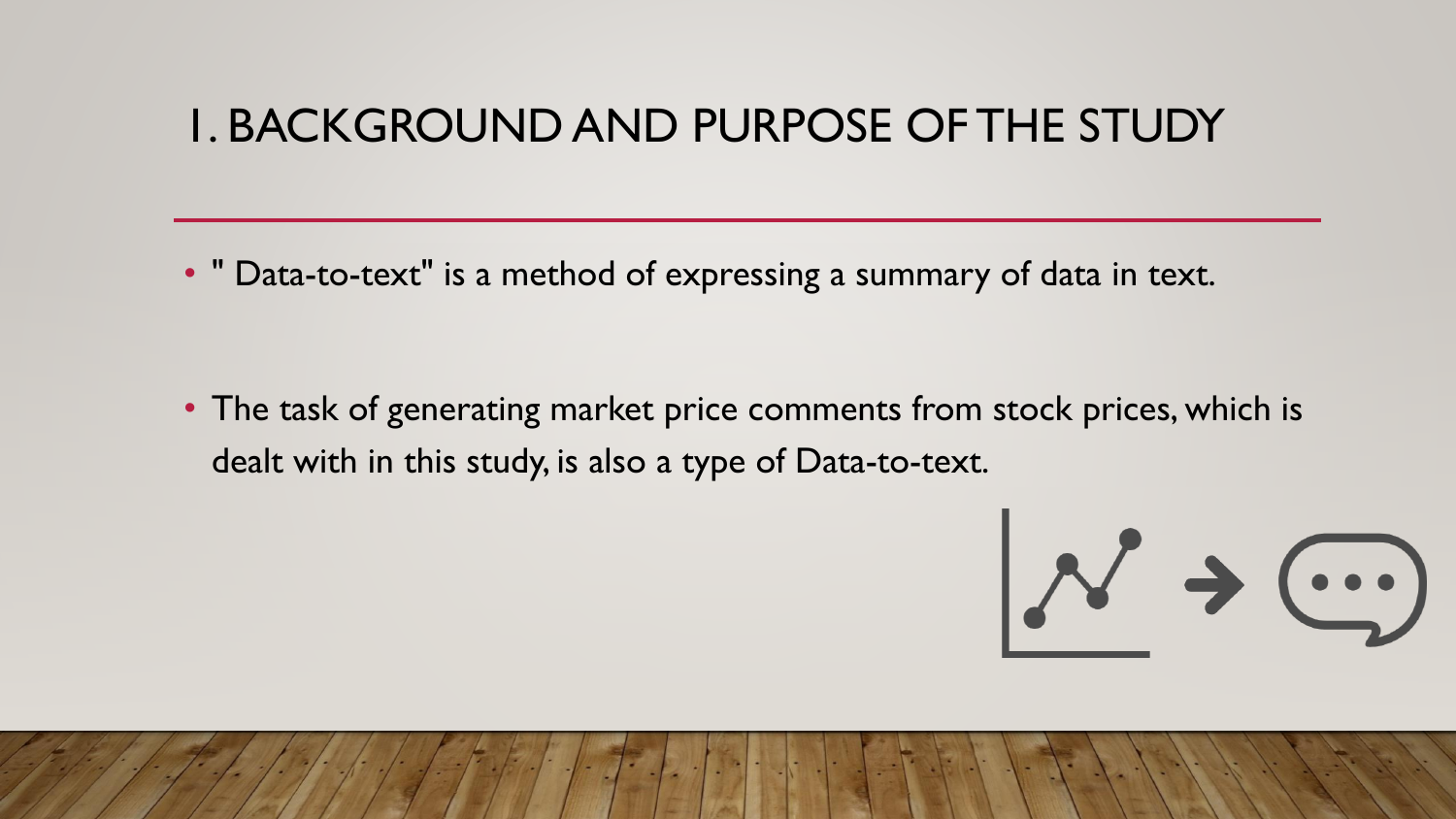# 1. BACKGROUND AND PURPOSE OF THE STUDY

- Currently, analysts write full market comments.
- $\bullet \rightarrow$ But it takes too much effort.

• Therefore, we propose a method for generating a part of the market comment in order to reduce the effort required for analysts to generate market comment.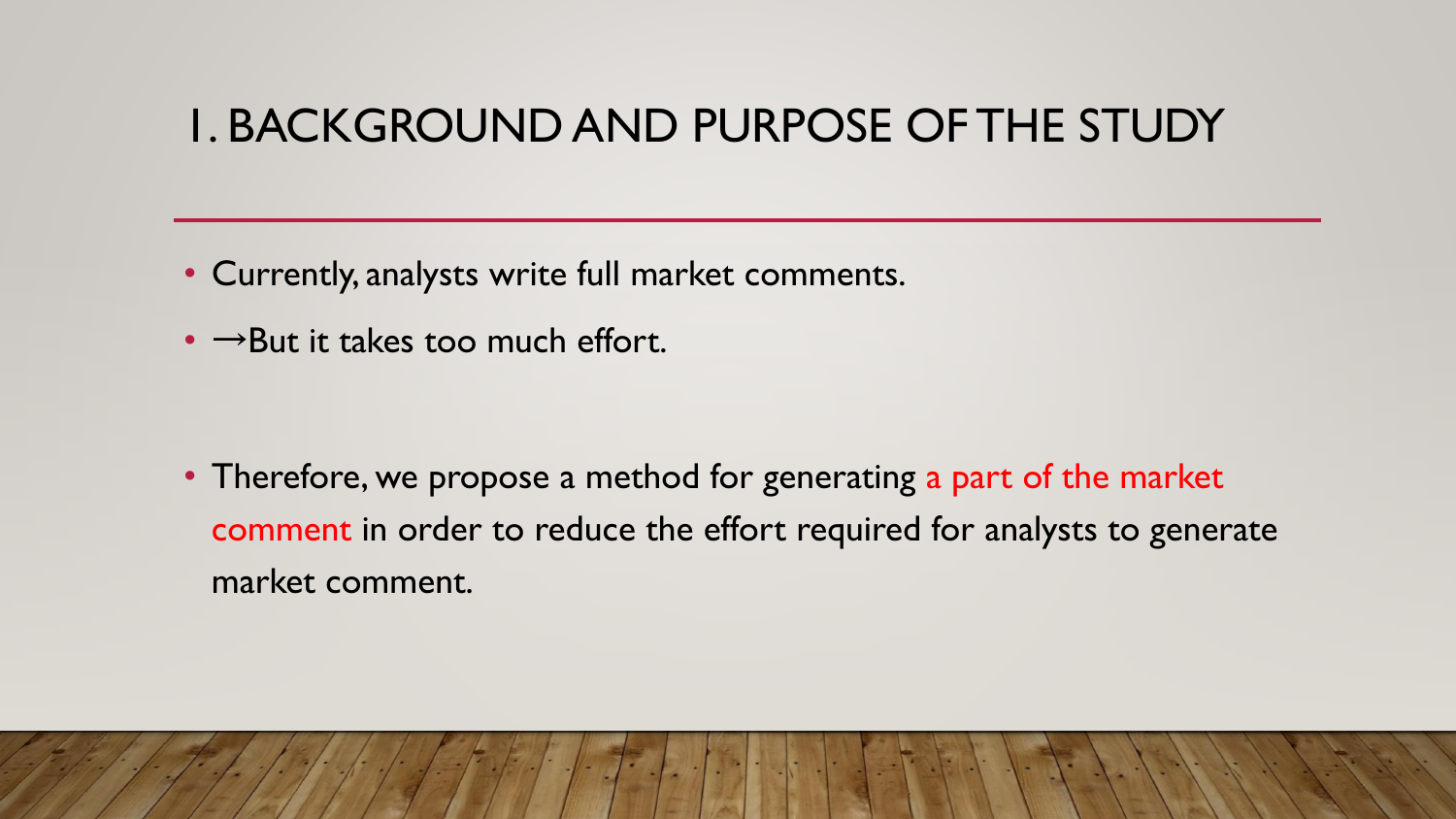### • **Outline**

- I. Extract expressions related to stock price fluctuation and their fluctuation ranges from articles.
- 2.Learn stock price fluctuation and expressions of stock prices.
- 3. Generate a part of the market comment.
- 4.Combine a part of the market comments into completed market comments. (But, in this study, I evaluated up to step 3.)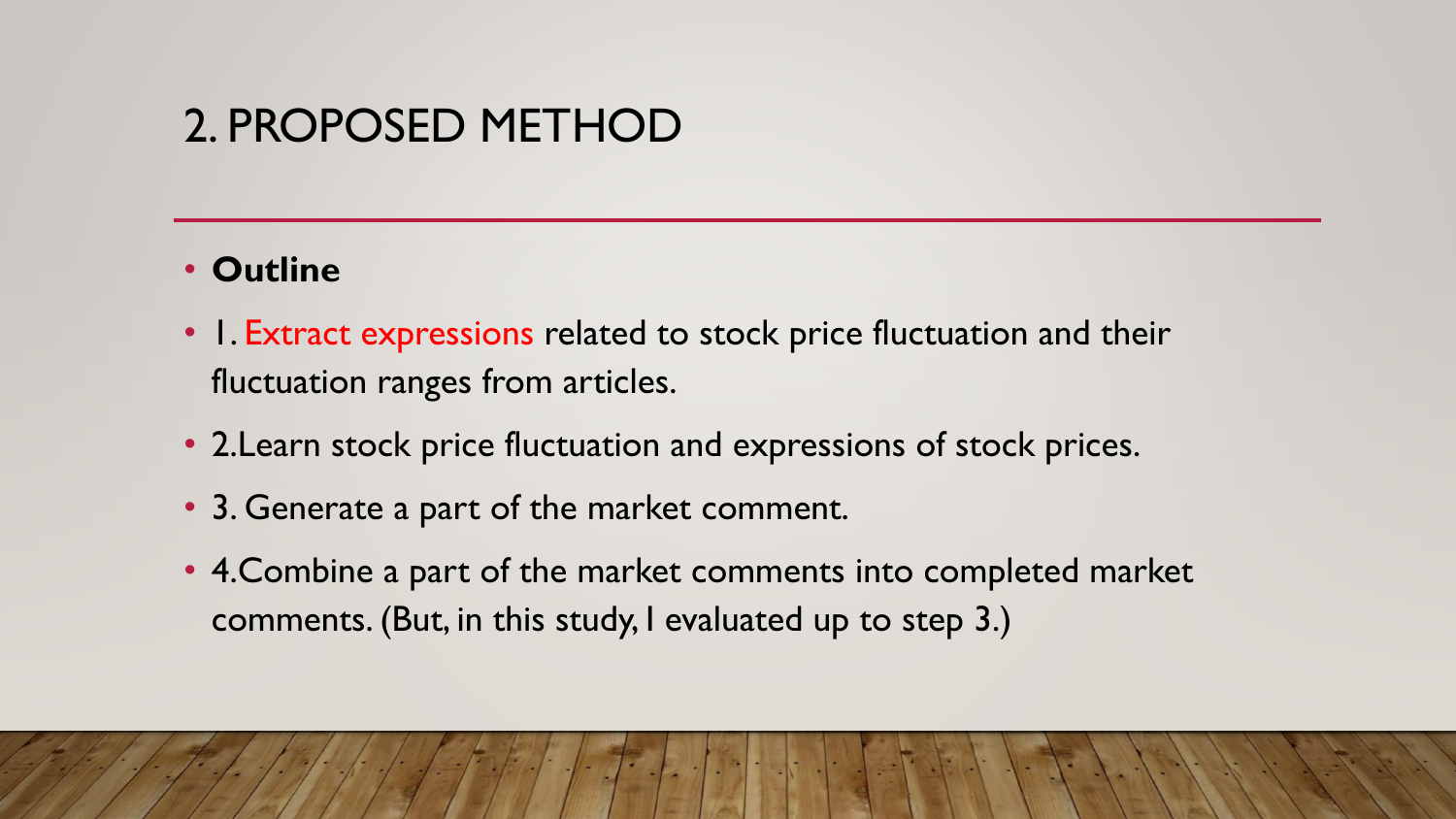### • **Extract expressions**

| <b>Expressions</b>                  | <b>Explanation</b>                                                 |
|-------------------------------------|--------------------------------------------------------------------|
| Continue to rise                    | The stock prices continued to rise.                                |
| Continue to decline                 | The stock prices continued to decline.                             |
| Reactionary fall                    | A sudden drop in a stock price that has been<br>rising.            |
| Rebound                             | A sudden rise in a stock price that has been<br>declining.         |
| Large or Small, continue to rise    | The stock price continued to rise significantly or<br>slightly.    |
| Large or Small, continue to decline | The stock price continued to decline significantly<br>or slightly. |
| Large or Small, reactionary fall    | The stock price reactionary fall significantly or<br>slightly.     |
| Large or Small, rebound             | The stock price rebound significantly or slightly.                 |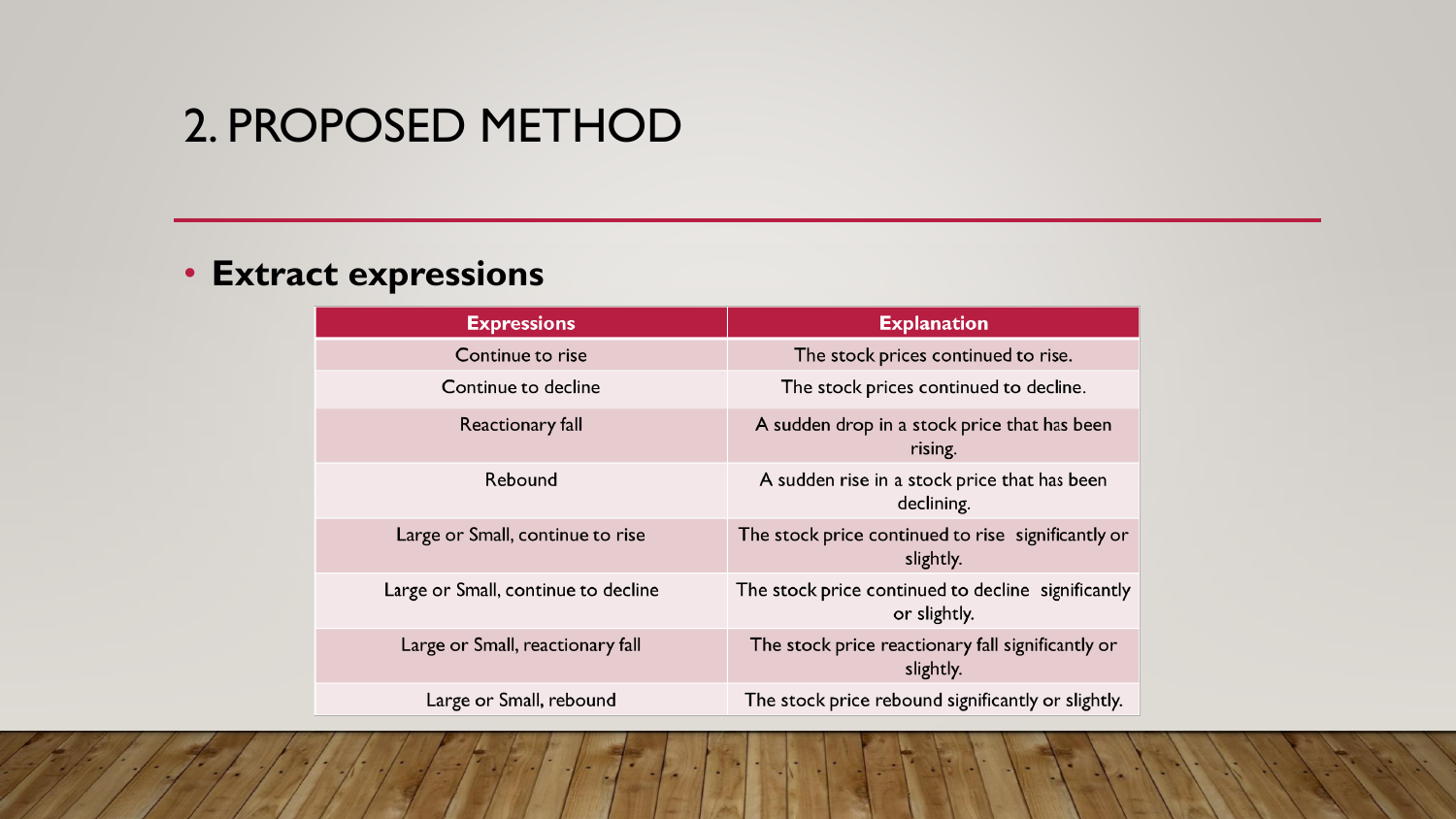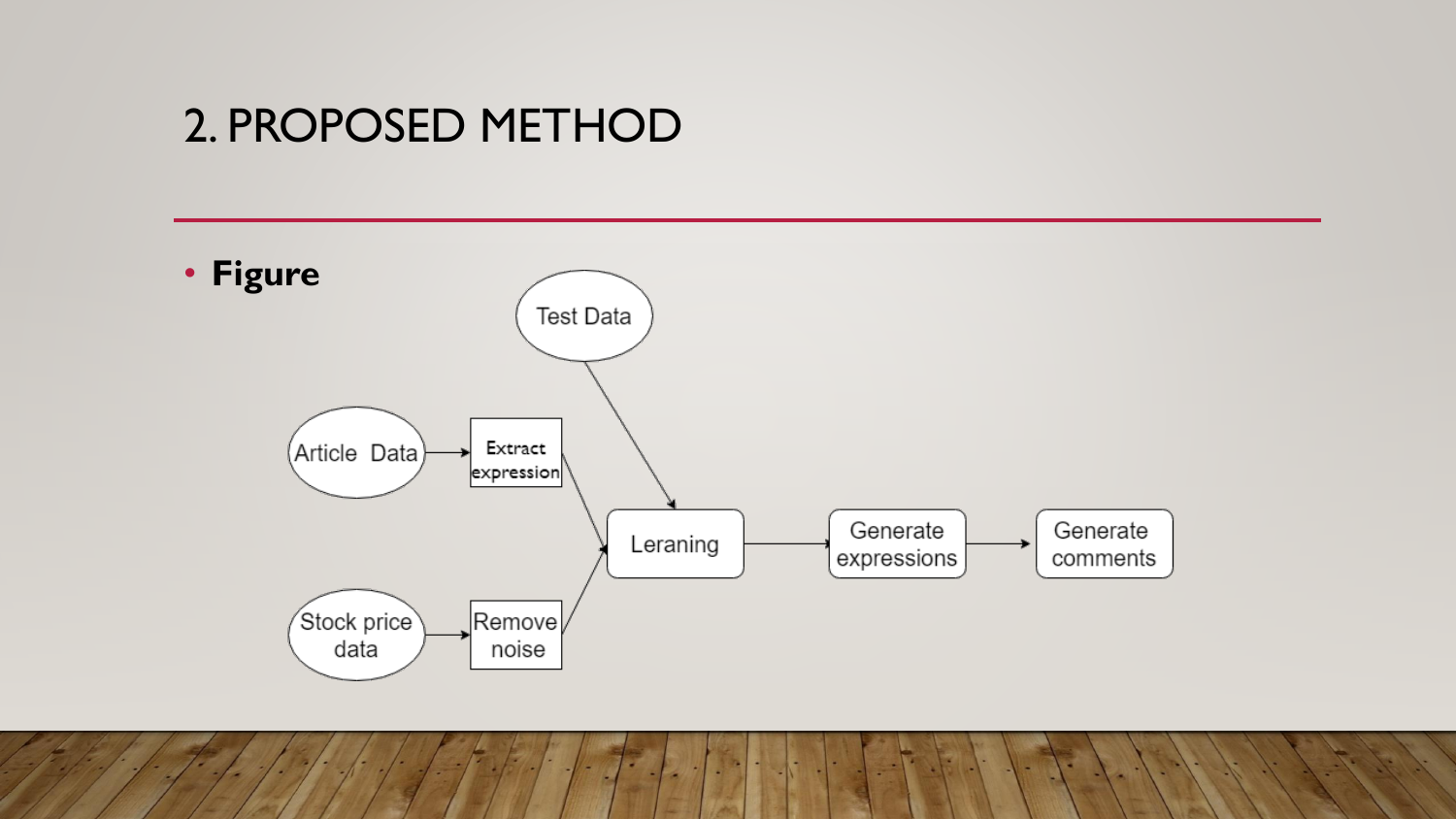• **Used Data**/Article data(Nikkei Quick News form 2014-2017.)

#### • Red text was extracted.

| Time_Stamp_         | Headline                                                                                                                                       |  |
|---------------------|------------------------------------------------------------------------------------------------------------------------------------------------|--|
| Original (JST)      |                                                                                                                                                |  |
| 2017-01-04 15:00:00 | <nqn>◆日経平均、4日ぶり大幅反発 大引けは<br/>479円高の1万9594円 昨年来高値を更新<br/>(Nikkei 225 rebounds larger for the first time in four</nqn>                           |  |
|                     | days, closing up 479 yen to 19,594 yen, a new record<br>high for last year.)                                                                   |  |
| 2017-01-04 15:03:00 | <nqn>◇日経平均大引け、4年ぶり大発会高値<br/>昨<br/>年来高値を更新、景況感改善が支え<br/>(Nikkei 225 closes at 4-year high, supported by<br/>improved business confidence)</nqn> |  |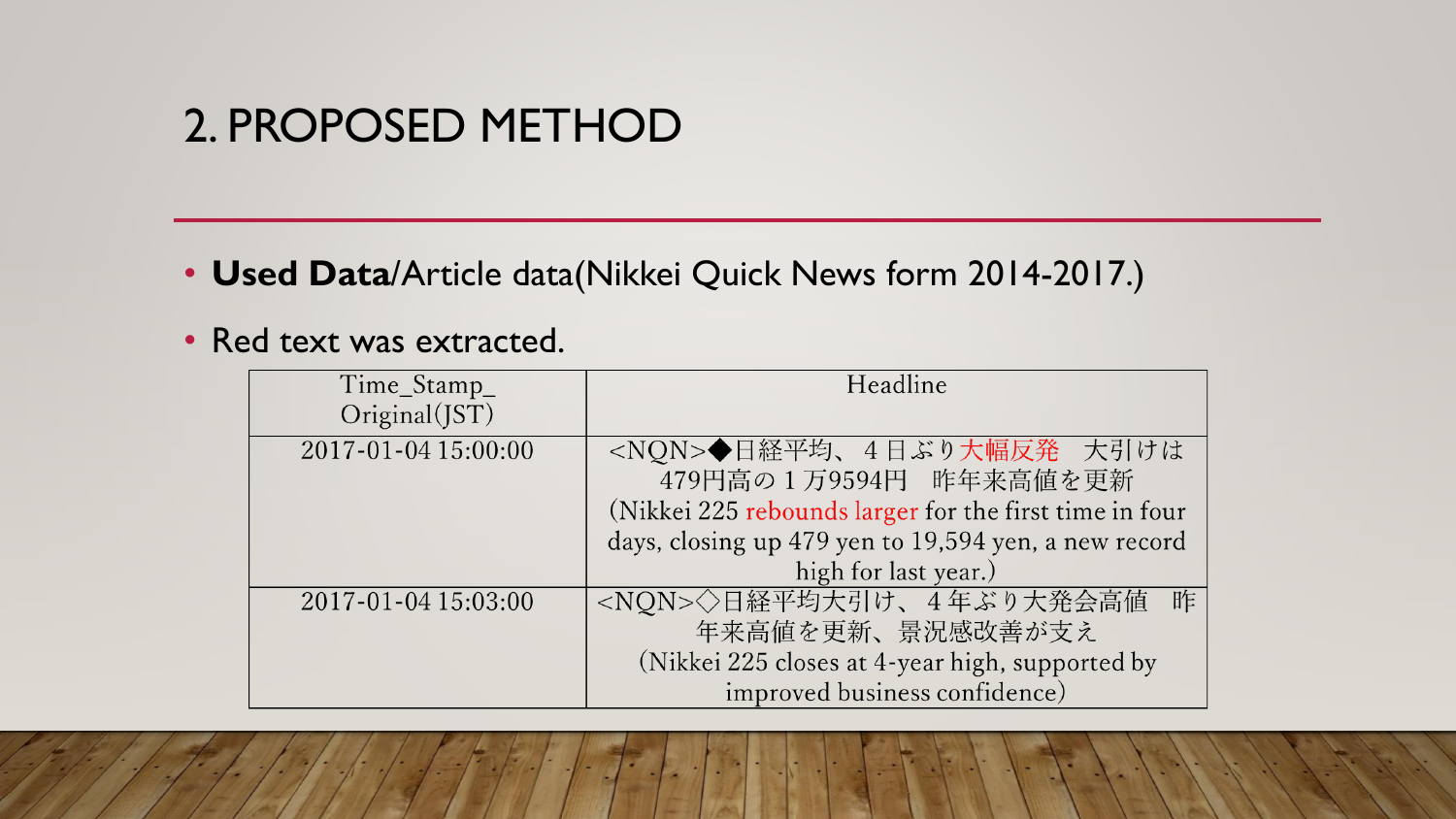• **Used Data**/Stock price data(Nikkei 225 5-minute chart from 2014-2017.)

| Day      | Time    | Open price | High price | Low price | Close price |
|----------|---------|------------|------------|-----------|-------------|
| 2017/1/4 | 9:00:00 | 19298.68   | 19351.47   | 19277.93  | 19351.47.1  |
| 2017/1/4 | 9:05:00 | 19354.42   | 19362.40   | 19335.90  | 19352.44    |
| 2017/1/4 | 9:10:00 | 19358.04   | 19390.47   | 19358.04  | 19387.76    |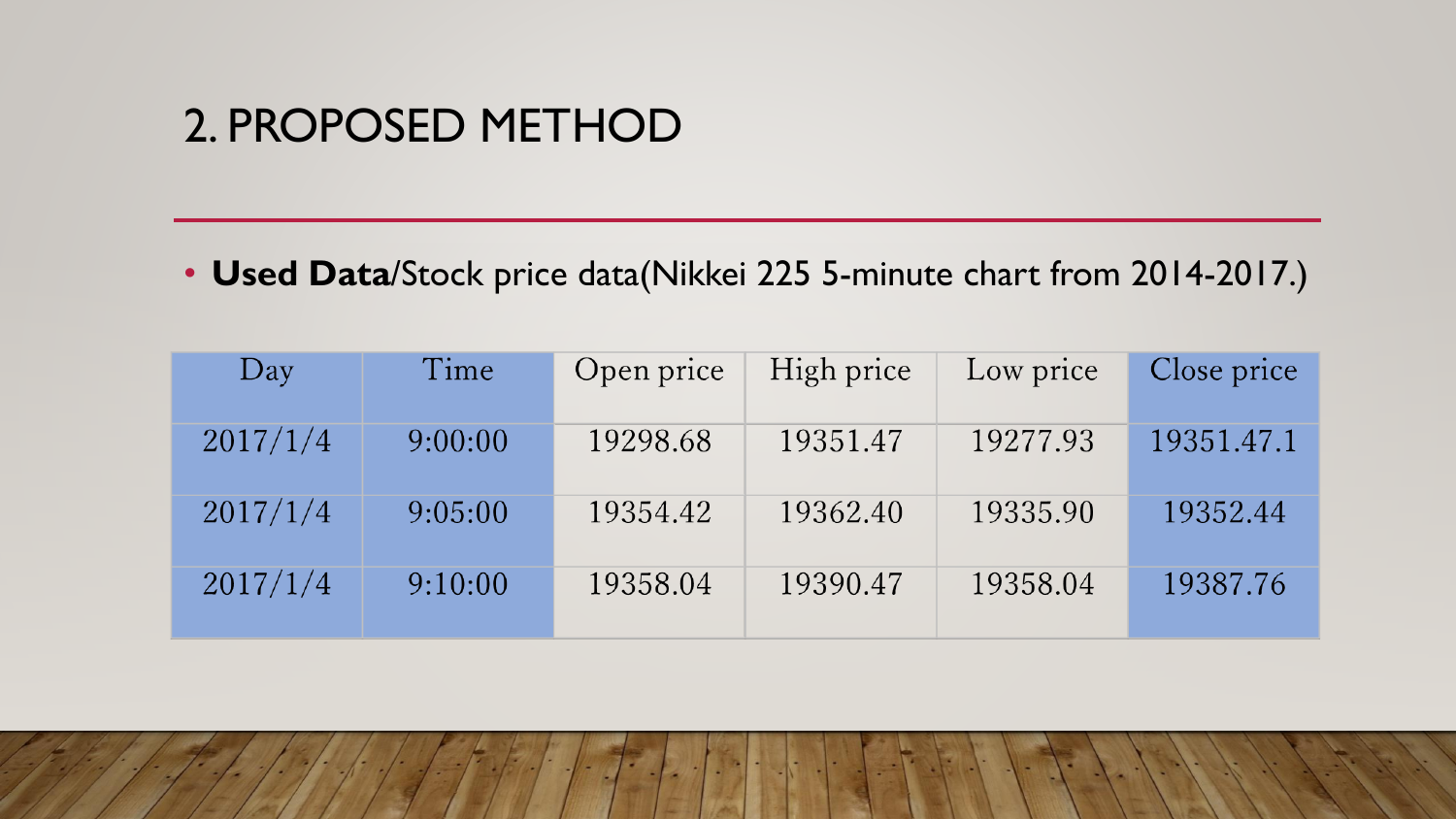- **How to remove noise on stock price (pre-processing).**
- The following equations were used to remove noise from the stock price.

$$
x_{std} = \frac{x_i - \mu}{\theta}
$$

$$
x_{move} = x_i - r_i
$$

• To capture long-term and short-term fluctuations in stock prices, we prepared data Xlong, which uses the closing price (15:00) as input, and Xshort, which consists of 62 time steps (for one day).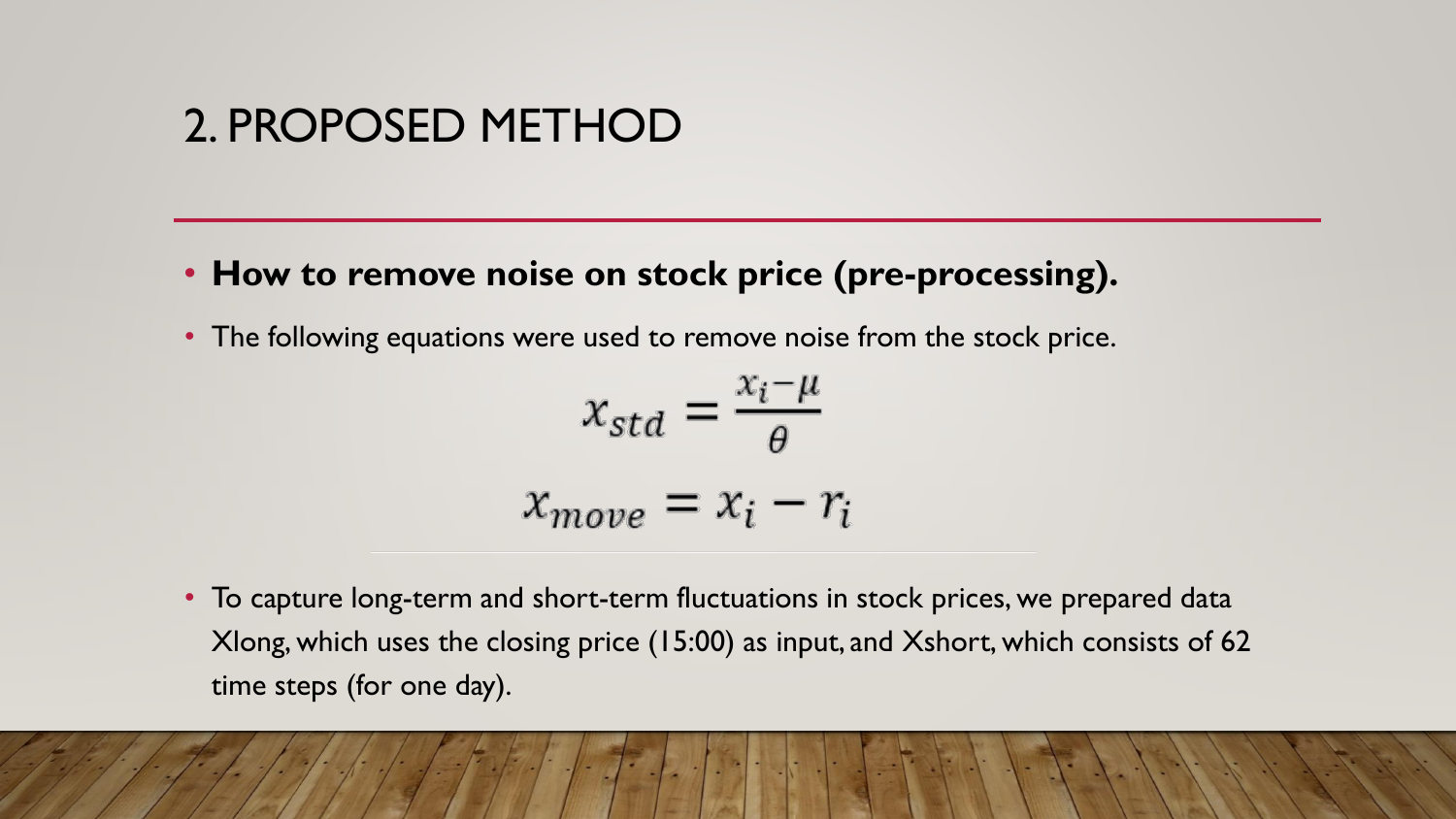#### • **Learning**

- I used MLP.
- Max\_iter (the maximum number of learning iterations) is set to 10000, and the other settings are default.
- Examples of generated expressions….続伸(continue to rise)…
	- \*The generated expressions are in Japanese.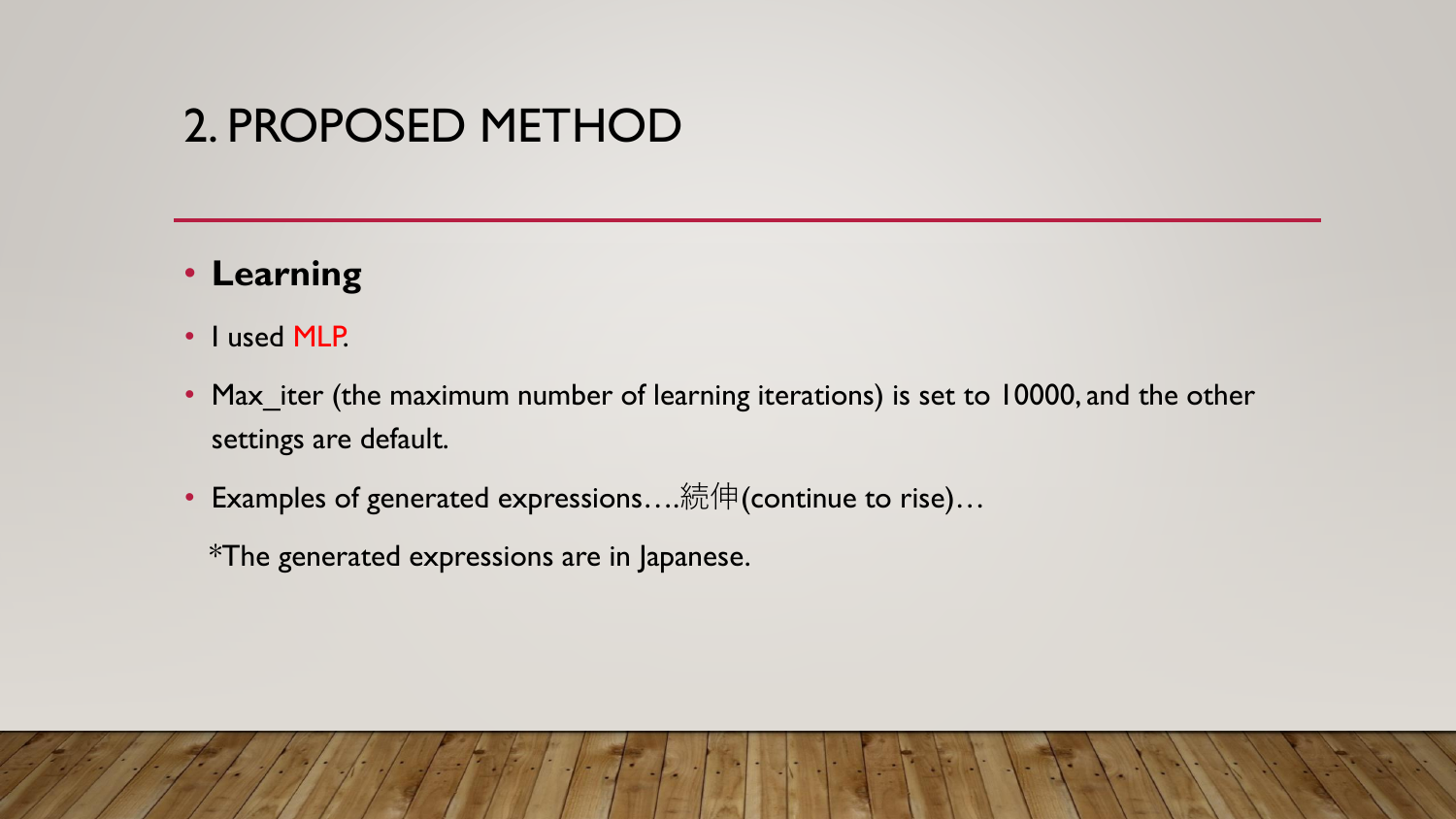#### • **Evaluation**

- Compare the generated expressions with the expressions extracted from the article.
- As a comparison, the four types of data used during training were used.

| Data name      | <b>Explanation</b>                             |
|----------------|------------------------------------------------|
| Xlong move     | Xlong with pre-processing "move".              |
| Xlong std      | Xlong with pre-processing "std".               |
| Xlong move_std | Xlong with pre-processing "move" and<br>"std". |
| Xshort move    | Xshort with pre-processing "move".             |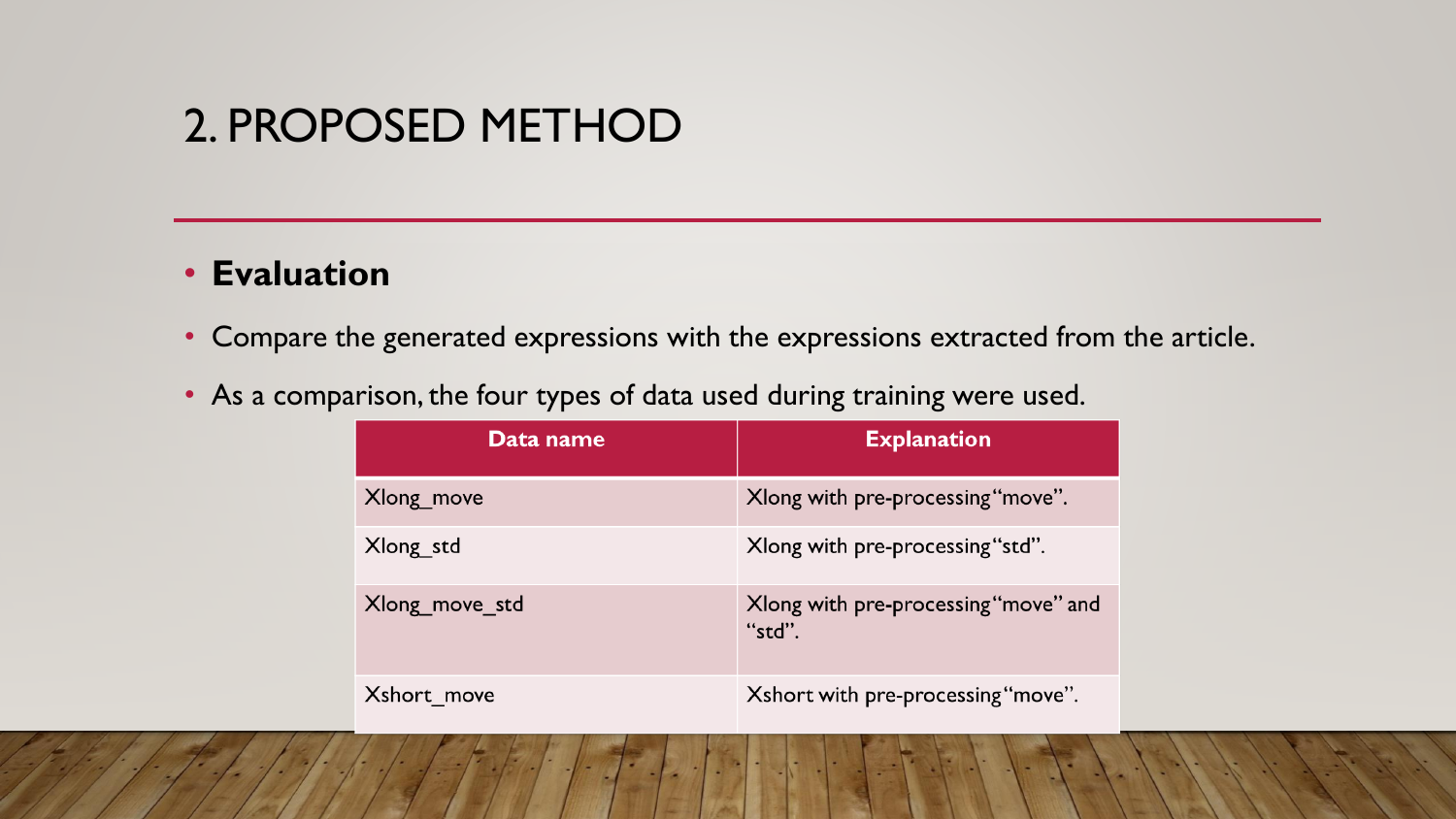#### • **About short**

• Since A was unable to extract expressions due to the form of the article, the results of comment generation using the rule base are shown.

#### • **Previous Study**

- As a comparison, we describe some of the results of a previous study, Murakami et al. This result was the highest value in the previous study.
- \*Neither Short nor Previous study generated any expression for the stock price fluctuation range, so I wrote "-"in the results.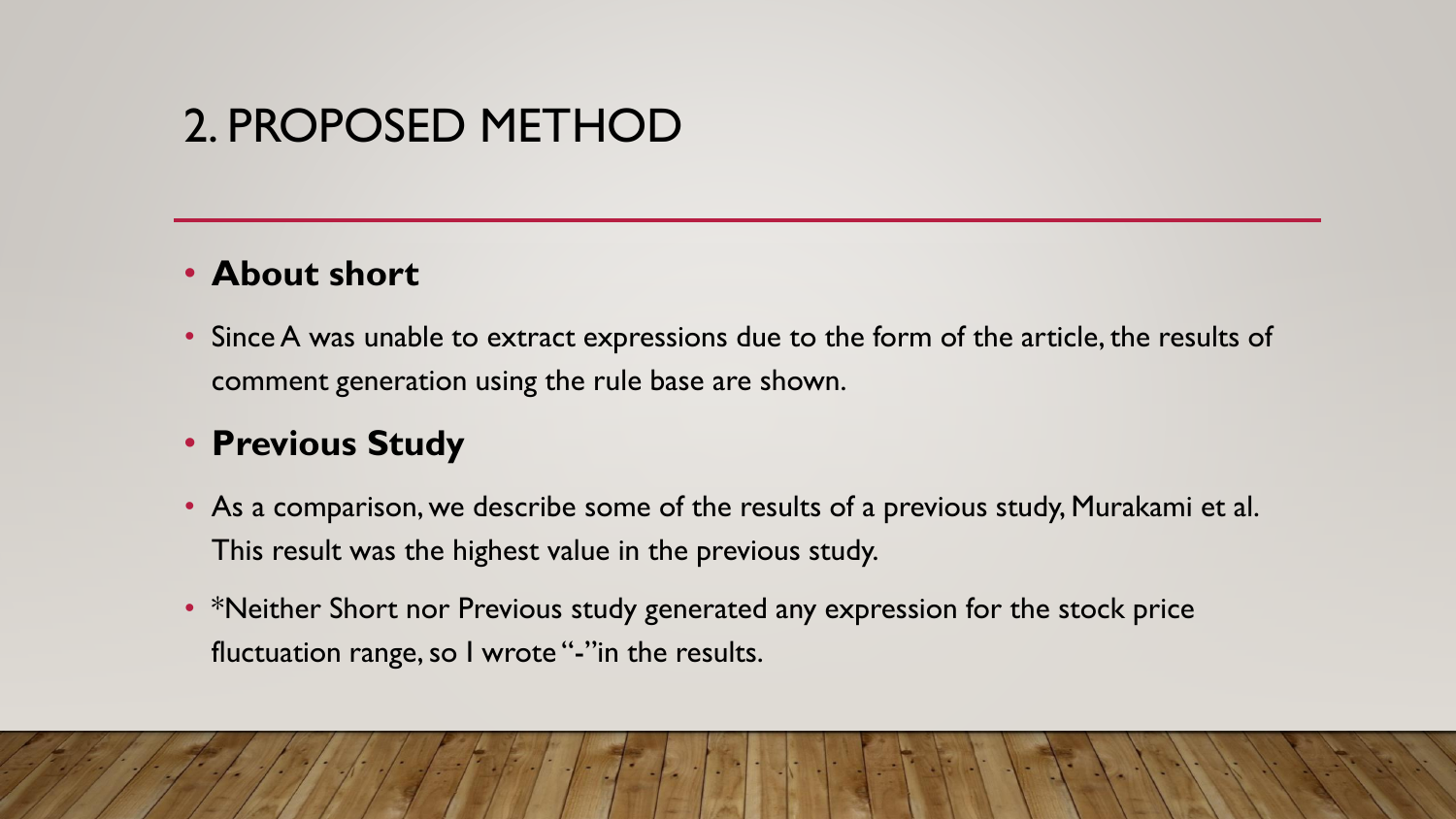### 3. EXPERIMENTAL RESULTS

|                     | expression                | Xlong_move | Xlong_std | Xlong_move_std | <b>Xshort_move</b> | <b>Previous Study</b>    |
|---------------------|---------------------------|------------|-----------|----------------|--------------------|--------------------------|
| • LLarge, SSmall    | Rebound                   | 0.90       | 0.85      | 0.91           | 0.98               | 0.803                    |
|                     | Reactionary<br>fall       | 0.94       | 0.90      | 0.90           | 0.98               | 0.748                    |
|                     | Rebound L.                | 0.62       | 0.38      | 0.60           | $\blacksquare$     | $\blacksquare$           |
| • RedHighest one    | Reactionary<br>fall L.    | 0.55       | 0.60      | 0.44           |                    | $\blacksquare$           |
| except short.       | Continue to<br>rise L.    | 0.00       | 0.77      | 0.00           |                    | $\blacksquare$           |
|                     | Continue to<br>decline L. | 0.60       | 0.69      | 0.63           |                    | $\blacksquare$           |
|                     | Rebound S.                | 0.00       | 0.00      | 0.00           | $\blacksquare$     | $\blacksquare$           |
| • Blue Highest one, | Reactionary<br>fall S.    | 0.00       | 0.00      | 0.00           | $\blacksquare$     | $\overline{\phantom{a}}$ |
| but short.          | Continue to<br>rise S.    | 0.00       | 0.00      | 0.46           | $\blacksquare$     | $\blacksquare$           |
|                     | Continue to<br>decline S. | 0.00       | 0.00      | 0.50           |                    | $\overline{\phantom{a}}$ |
|                     | Continue to<br>rise.      | 0.90       | 0.89      | 0.88           | 1.00               | 0.814                    |
|                     | Continue to               | 0.89       | 0.87      | 0.90           | 1.00               | 0.753                    |

decline.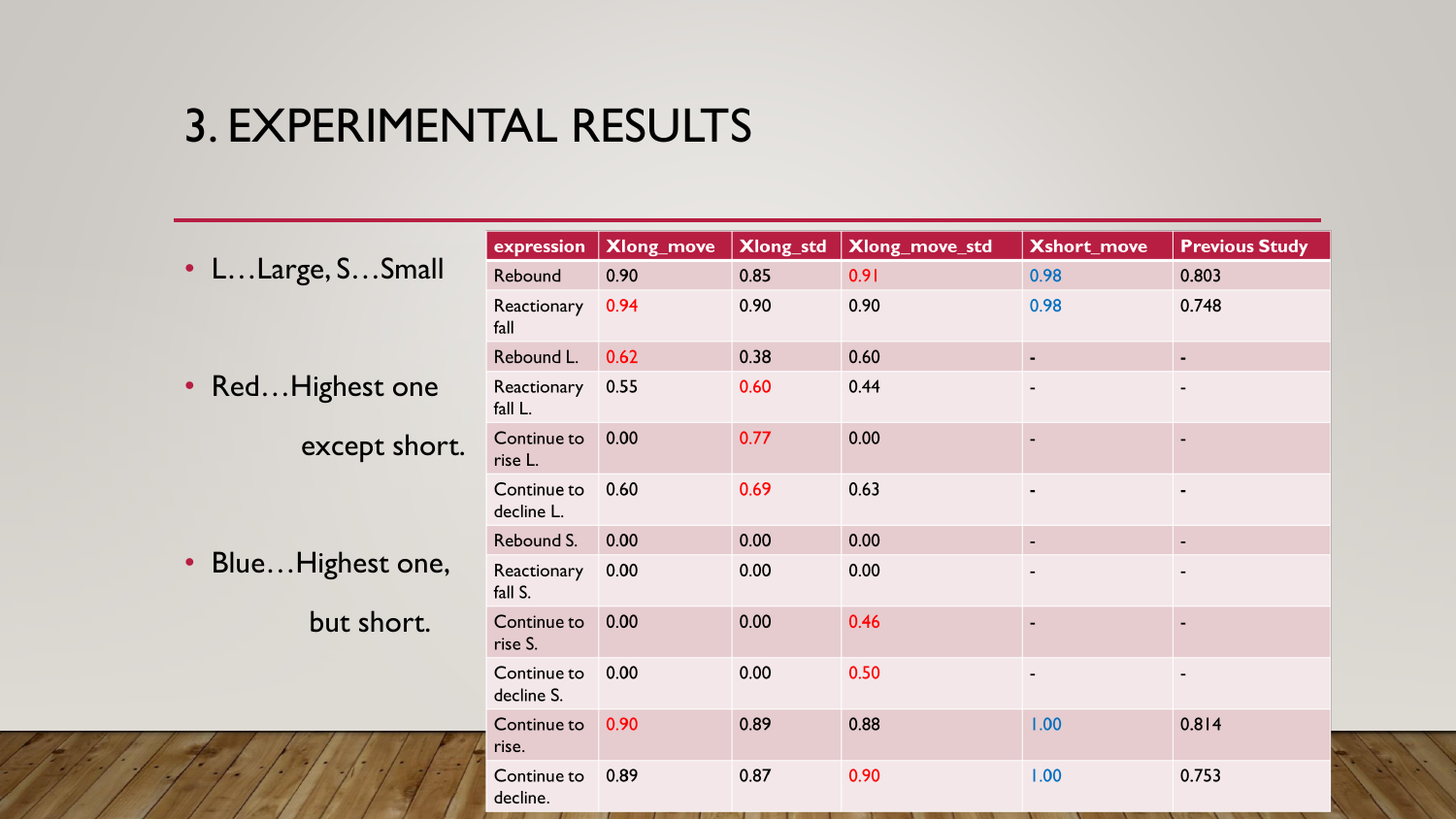### 4.DISUCSS

#### • **Why are there few expressions in SHORT?**

- Short was created to view stock price fluctuations for a day, but NQN did not generate market comments containing the expression multiple times a day, so it was not possible to extract the expression.
- So I tried to generate comments using a rule base, but the article did not specify what criteria to use to generate Lage or Small.
- The high results are due to the small number of expressions and the method of setting the threshold needs to be considered if it is to be generated on a rule-based.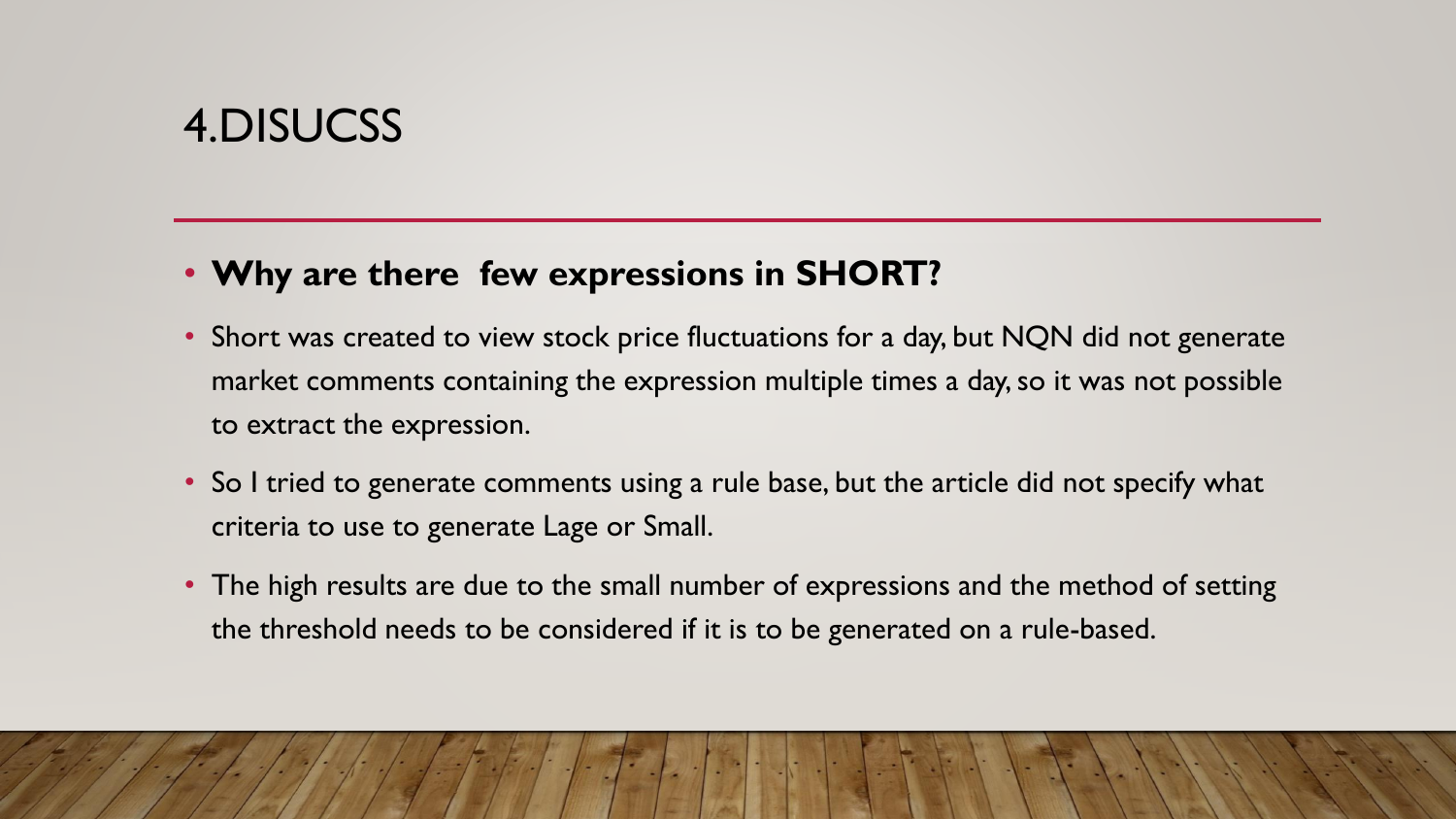### **DISCUSS**

- **Reasons for the improved results compared to previous studies**.
- Results compared with previous studies.(This study refers to Xlong\_move\_std)

| <b>Expressions</b>  | <b>This study</b> | <b>Previous dtudy</b> |
|---------------------|-------------------|-----------------------|
| Continue to decline | 0.91              | 0.803                 |
| Continue to rise    | 0.90              | 0.748                 |
| Rebound             | 0.88              | 0.814                 |
| Reactionary fall    | 0.90              | 0.753                 |

- This is because this study treats the similar expressions in the previous studies as identical.
- Ex)" start to move up", "Reactionary fall"→ "Reactionary fall"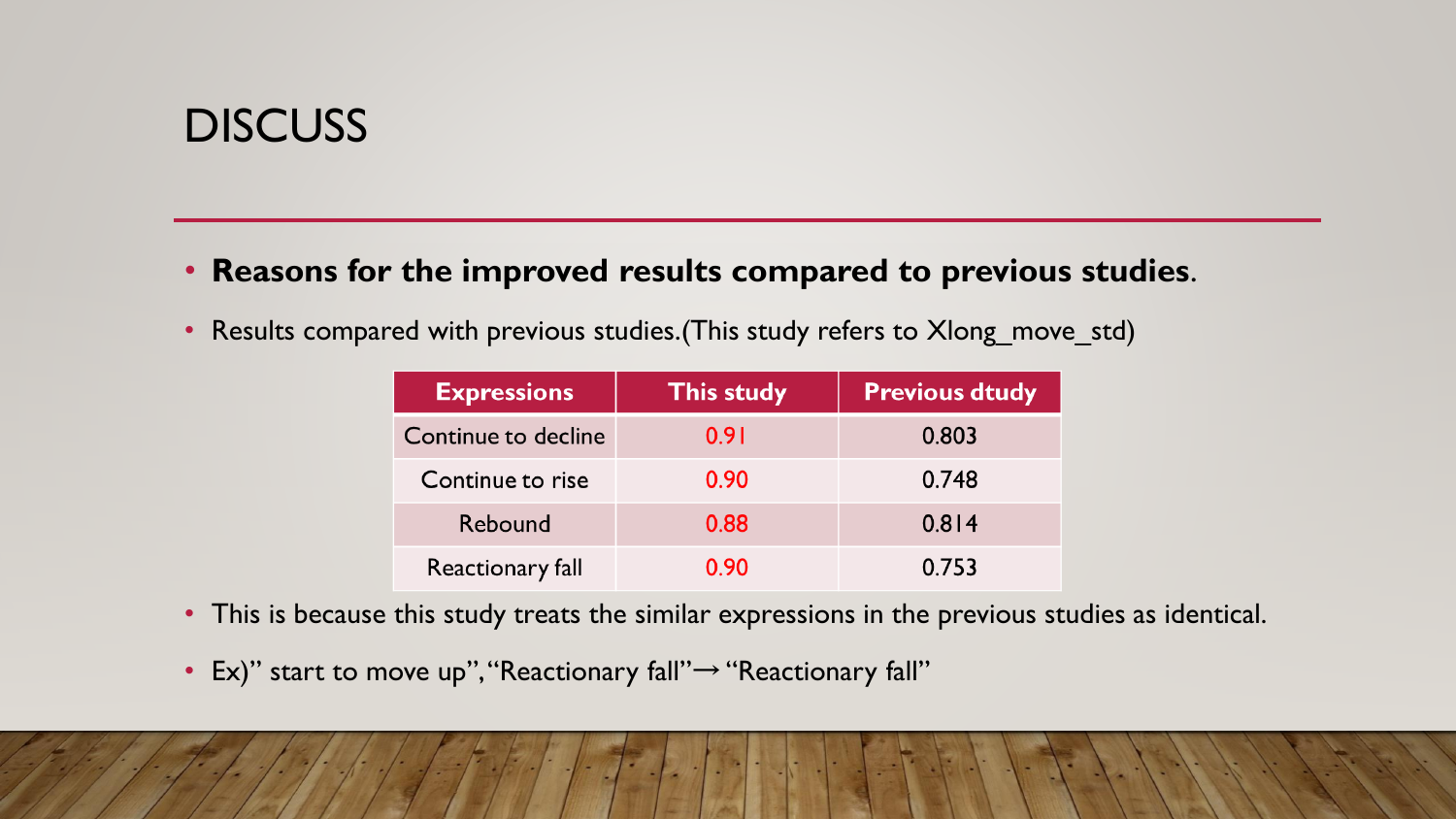### **DISCUSS**

#### • **Why there were zeroes in the results.**

- Looking at the results, there are a few that have a generation rate of 0.
- The rate of stock price fluctuation generation. Number of expression in the article..

| expression             | Xlong_move_std |
|------------------------|----------------|
| Rebound L.             | 0.60           |
| Reactionary fall L.    | 0.44           |
| Continue to rise L.    | 0.00           |
| Continue to decline L. | 0.63           |
| Rebound S.             | 0.00           |
| Reactionary fall S.    | 0.00           |
| Continue to rise L.    | 0.46           |
| Continue to decline S. | 0.5            |

| <b>Expressions</b>     | number |
|------------------------|--------|
| Continue to rise       | 184    |
| Rebound                | 150    |
| Reactionary fall       | 147    |
| Continue to decline    | Ш      |
| Rebound L.             | 24     |
| Continue to decline L. | 24     |
| Continue to decline S. | 20     |
| Reactionary fall L.    | 17     |
| Continue to rise S.    | 17     |
| Reactionary fall S.    | 14     |
| Continue to rise L.    | 13     |
| Rebound S.             | 8      |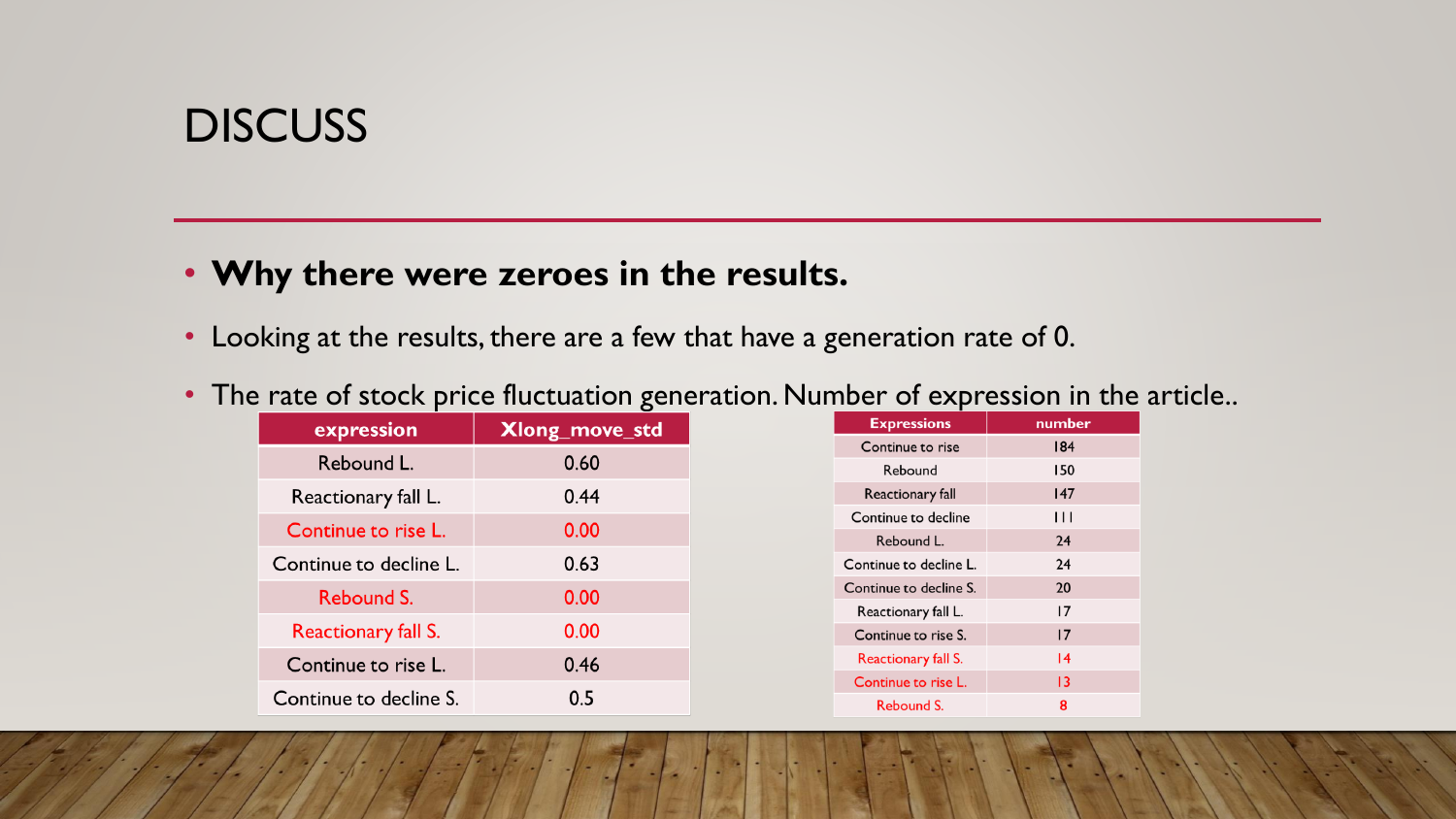### **DISCUSS**

- Comparing the tables, we can see that the comment generation rate is lower when there are fewer expressions appearing in the article.
- This is natural in machine learning, and if we want to remove 0, we need better training data or we need to review the expressions to be extracted.